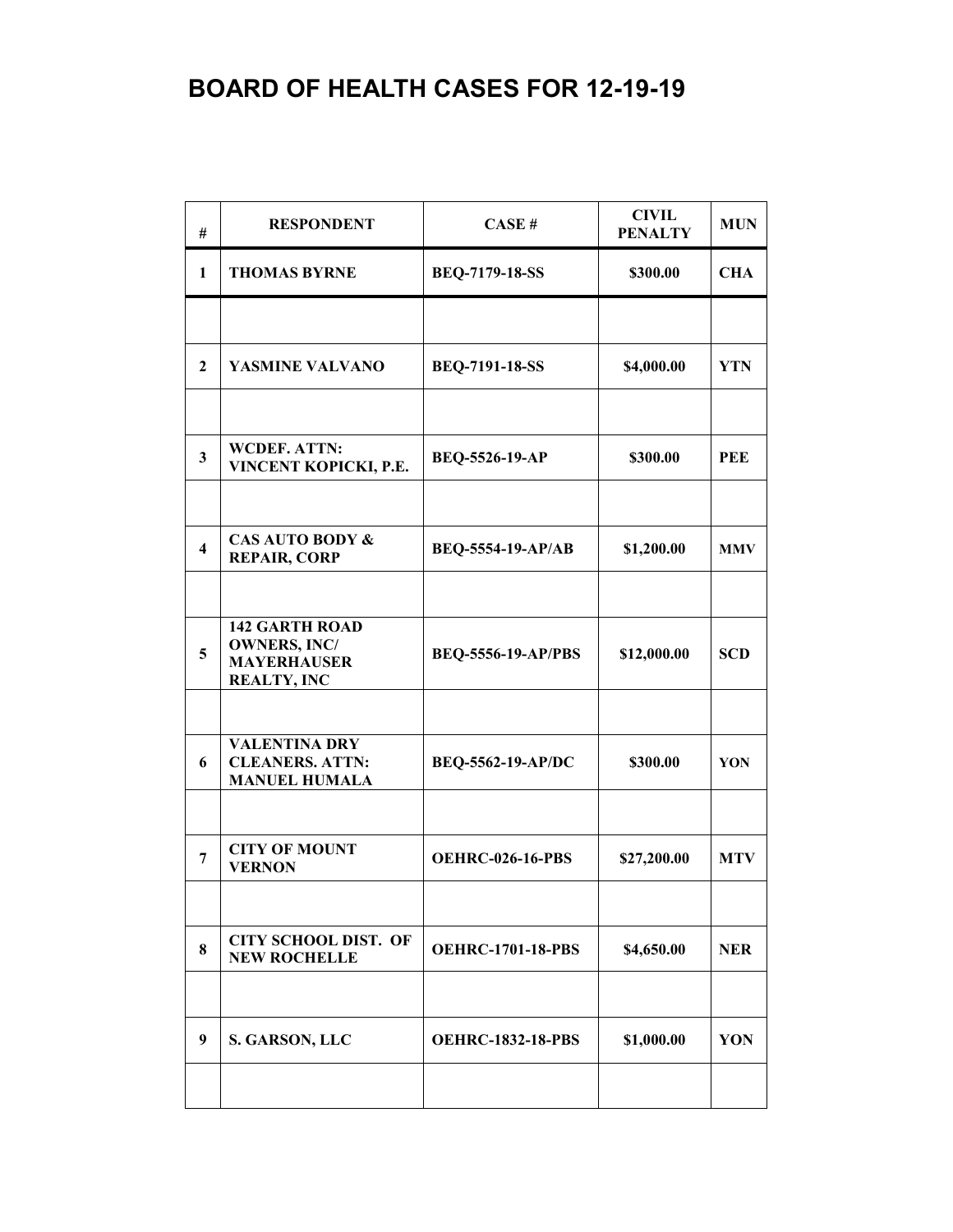| #  | <b>RESPONDENT</b>                                                      | CASE#                    | <b>CIVIL</b><br><b>PENALTY</b> | <b>MUN</b> |
|----|------------------------------------------------------------------------|--------------------------|--------------------------------|------------|
| 10 | <b>500 RIVERRDALE</b><br><b>AVENUE ASSOCIATES</b>                      | <b>OEHRC-2516-18-PBS</b> | \$1,600.00                     | YON        |
|    |                                                                        |                          |                                |            |
| 11 | <b>DIRECT PROPERTY</b><br><b>MANAGEMENT</b>                            | <b>OEHRC-2519-18-PBS</b> | \$1,600.00                     | WHP        |
|    |                                                                        |                          |                                |            |
| 12 | <b>43 AMBERSON</b><br><b>ASSOCIATES</b>                                | <b>OEHRC-2526-18-PBS</b> | \$1,600.00                     | YON        |
|    |                                                                        |                          |                                |            |
| 13 | KAUFMAN REALTY,<br><b>CORP</b>                                         | <b>OEHRC-2579-18-PBS</b> | \$1,600.00                     | <b>MTV</b> |
|    |                                                                        |                          |                                |            |
| 14 | <b>WINN RESIDENTIAL</b>                                                | <b>OEHRC-5017-18-PBS</b> | \$1,200.00                     | <b>WHP</b> |
|    |                                                                        |                          |                                |            |
| 15 | 123 AUTO REPAIR, INC                                                   | <b>OEHRC-055-19-PBS</b>  | \$1,200.00                     | <b>LEW</b> |
|    |                                                                        |                          |                                |            |
| 16 | <b>NEW ROCHELLE</b><br><b>TOYOTA</b>                                   | <b>OEHRC-401-19-PBS</b>  | \$3,850.00                     | <b>NER</b> |
|    |                                                                        |                          |                                |            |
| 17 | <b>CITY OF MOUNT</b><br><b>VERNON/THIRD</b><br><b>STREET FIREHOUSE</b> | <b>OEHRC-404-19-PBS</b>  | \$8,000.00                     | <b>MTV</b> |
|    |                                                                        |                          |                                |            |
| 18 | <b>JAMAICA FUEL, CORP</b>                                              | <b>OEHRC-412-19-PBS</b>  | \$6,650.00                     | YON        |
|    |                                                                        |                          |                                |            |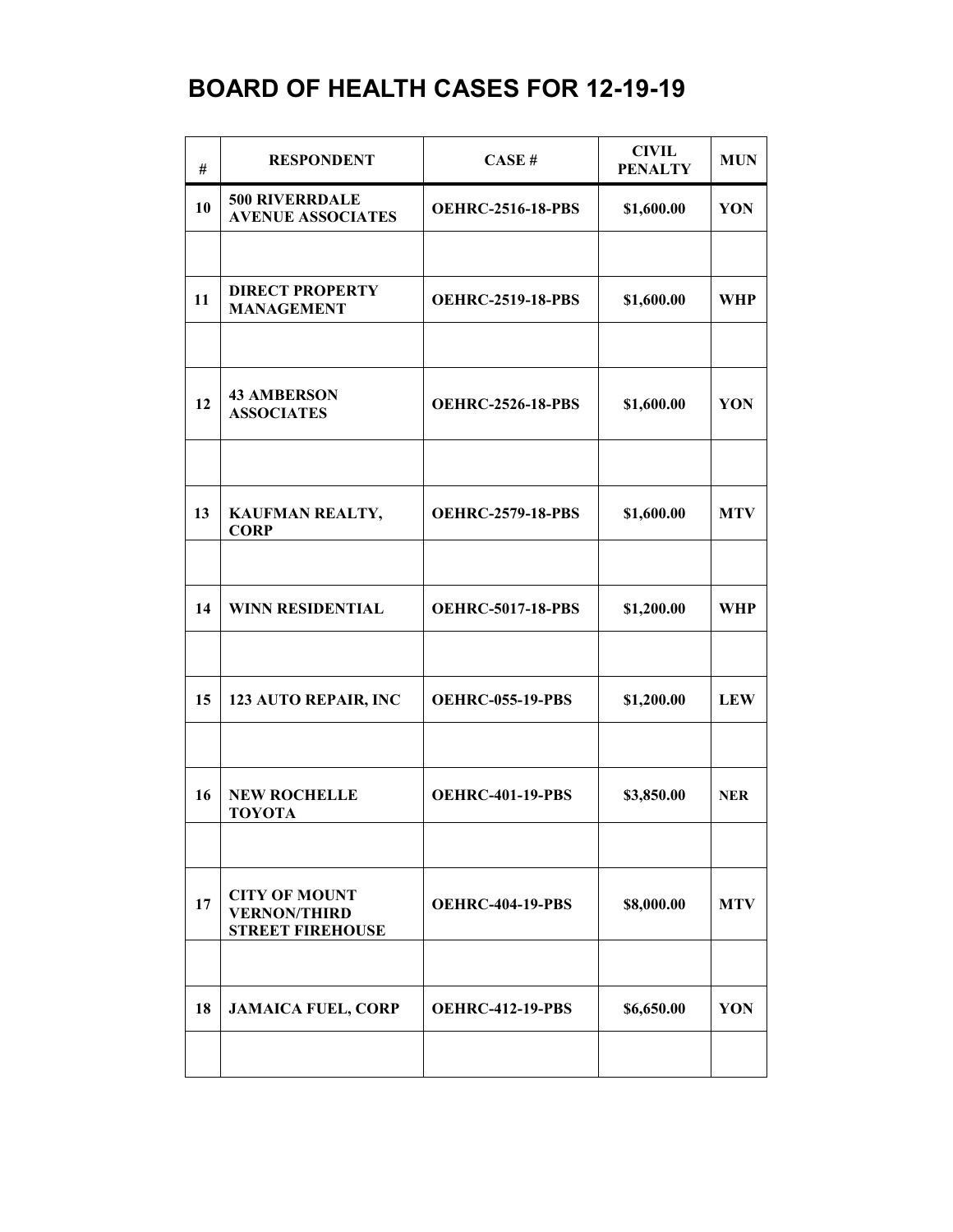| #  | <b>RESPONDENT</b>                                     | CASE#                    | <b>CIVIL</b><br><b>PENALTY</b> | <b>MUN</b> |
|----|-------------------------------------------------------|--------------------------|--------------------------------|------------|
| 19 | <b>PACE UNIVERSITY</b>                                | <b>OEHRC-415-19-PBS</b>  | \$6,950.00                     | <b>WHP</b> |
|    |                                                       |                          |                                |            |
| 20 | <b>AT &amp; T INTERSTATE</b><br><b>DIVISION (REG)</b> | <b>OEHRC-416-19-PBS</b>  | \$1,900.00                     | <b>WHP</b> |
|    |                                                       |                          |                                |            |
| 21 | <b>MAIN BROADWAY, LLC</b>                             | <b>OEHRC-417-19-PBS</b>  | \$3,500.00                     | <b>OSV</b> |
|    |                                                       |                          |                                |            |
| 22 | 2098 EAST MAIN<br><b>STREET, LLC</b>                  | <b>OEHRC-419-19-PBS</b>  | \$4,600.00                     | <b>COR</b> |
|    |                                                       |                          |                                |            |
| 23 | <b>JAY'S CAR SERVICE,</b><br><b>INC</b>               | <b>OEHRC-420-19-PBS</b>  | \$1,500.00                     | <b>HAR</b> |
|    |                                                       |                          |                                |            |
| 24 | <b>CHATEAU RIVE</b><br><b>EQUITIES, LLC</b>           | <b>OEHRC-1211-19-PBS</b> | \$2,500.00                     | <b>PEE</b> |
|    |                                                       |                          |                                |            |
| 25 | <b>FULTON REALTY</b><br><b>PARTNERS</b>               | <b>OEHRC-1505-19-PBS</b> | \$2,000.00                     | <b>MTV</b> |
|    |                                                       |                          |                                |            |
| 26 | <b>FARROWS AUTO</b><br><b>SERVICE, INC</b>            | <b>OEHRC-1507-19-PBS</b> | \$1,500.00                     | <b>MTP</b> |
|    |                                                       |                          |                                |            |
| 27 | <b>RAGS FUEL, CORP</b>                                | <b>OEHRC-1501-19-SP</b>  | \$2,000.00                     | <b>SCD</b> |
|    |                                                       |                          |                                |            |
| 28 | ROCK'S TOBACCO, INC                                   | PHP-085-19-ATUPA         | \$3,100.00                     | <b>YTN</b> |
|    |                                                       |                          |                                |            |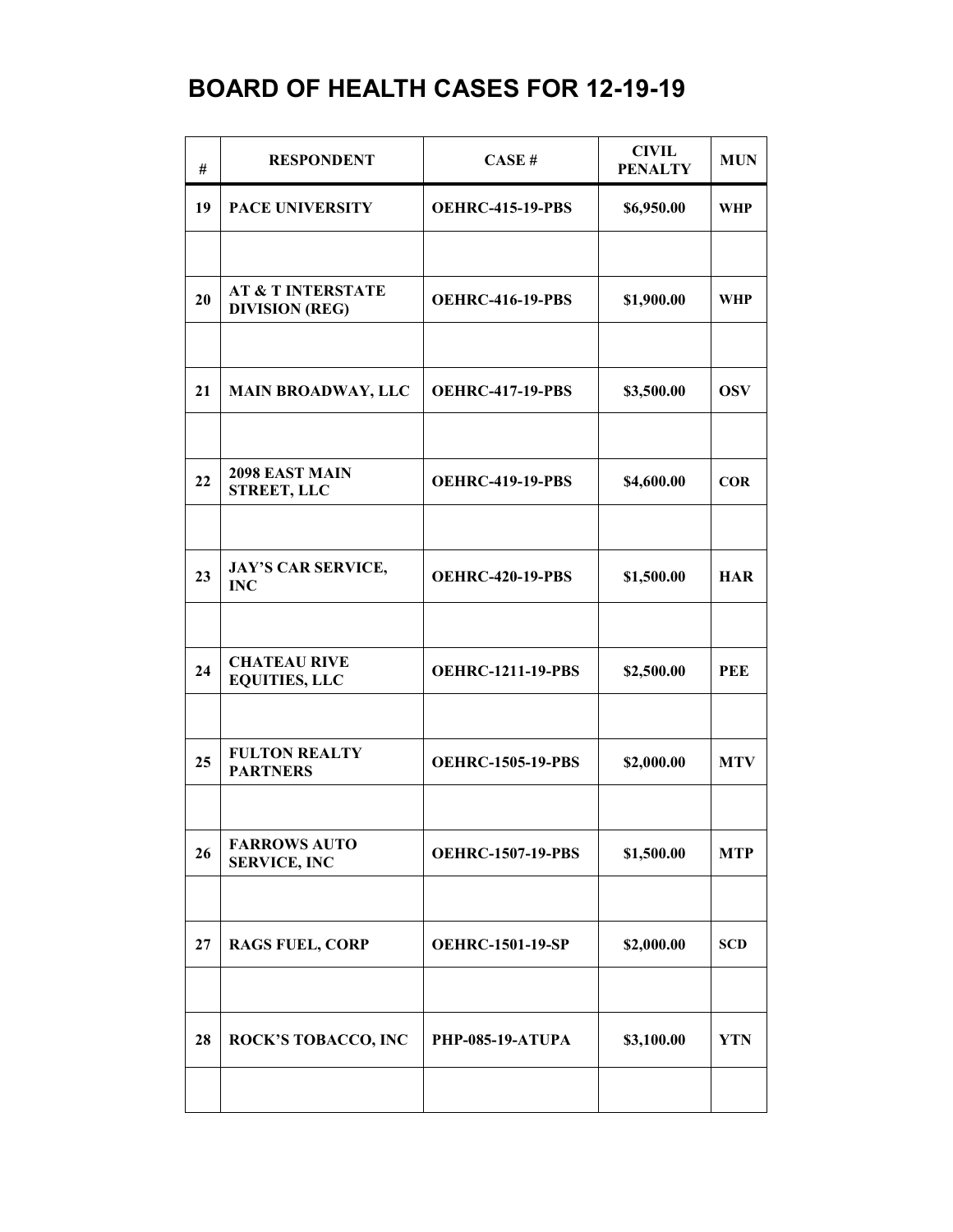| #  | <b>RESPONDENT</b>                                                                               | CASE#                   | <b>CIVIL</b><br><b>PENALTY</b> | <b>MUN</b> |
|----|-------------------------------------------------------------------------------------------------|-------------------------|--------------------------------|------------|
| 29 | <b>ROCK'S TOBACCO, INC</b>                                                                      | <b>PHP-087-19-ATUPA</b> | \$3,100.00                     | <b>YTN</b> |
|    |                                                                                                 |                         |                                |            |
| 30 | <b>NYP COMMUNITY</b><br>PROGRAMS, INC/<br><b>HUDSON VALLEY</b><br><b>HOSPITAL CENTER</b>        | PHP-5038-19-AV          | \$500.00                       | <b>COR</b> |
|    |                                                                                                 |                         |                                |            |
| 31 | <b>SUSHI &amp; HIBACHI</b><br><b>BUFFET, INC/ SUSHI</b><br><b>PALACE</b>                        | PHP-7918-19-FSE         | \$500.00                       | YON        |
|    |                                                                                                 |                         |                                |            |
| 32 | ROCOTOS DELI CAFÉ,<br><b>LLC/ROCOTOS DELI</b><br>CAFÉ                                           | PHP-7985-169-FSE        | \$300.00                       | <b>WHP</b> |
|    |                                                                                                 |                         |                                |            |
| 33 | KIKU SUSHI NY, INC/<br><b>KIKU SUSHI</b>                                                        | PHP-7997-19-FSE         | \$4,200.00                     | <b>IRV</b> |
|    |                                                                                                 |                         |                                |            |
| 34 | <b>RUBICON RA</b><br>TARRYTOWN,<br><b>LLC/TARRYTOWN</b><br><b>HOUSE KINGS</b><br><b>MANSION</b> | <b>PHP-7998-19-FSE</b>  | \$900.00                       | <b>TTN</b> |
|    |                                                                                                 |                         |                                |            |
| 35 | <b>ITALIA CORP, LLC/</b><br><b>PIZZA SHOP</b>                                                   | PHP-8005-19-FSE         | \$1,650.00                     | <b>ECH</b> |
|    |                                                                                                 |                         |                                |            |
| 36 | LA HERRADURA, INC/<br><b>LA HERRADURA</b>                                                       | <b>PHP-8009-19-FSE</b>  | \$1,400.00                     | <b>NER</b> |
|    |                                                                                                 |                         |                                |            |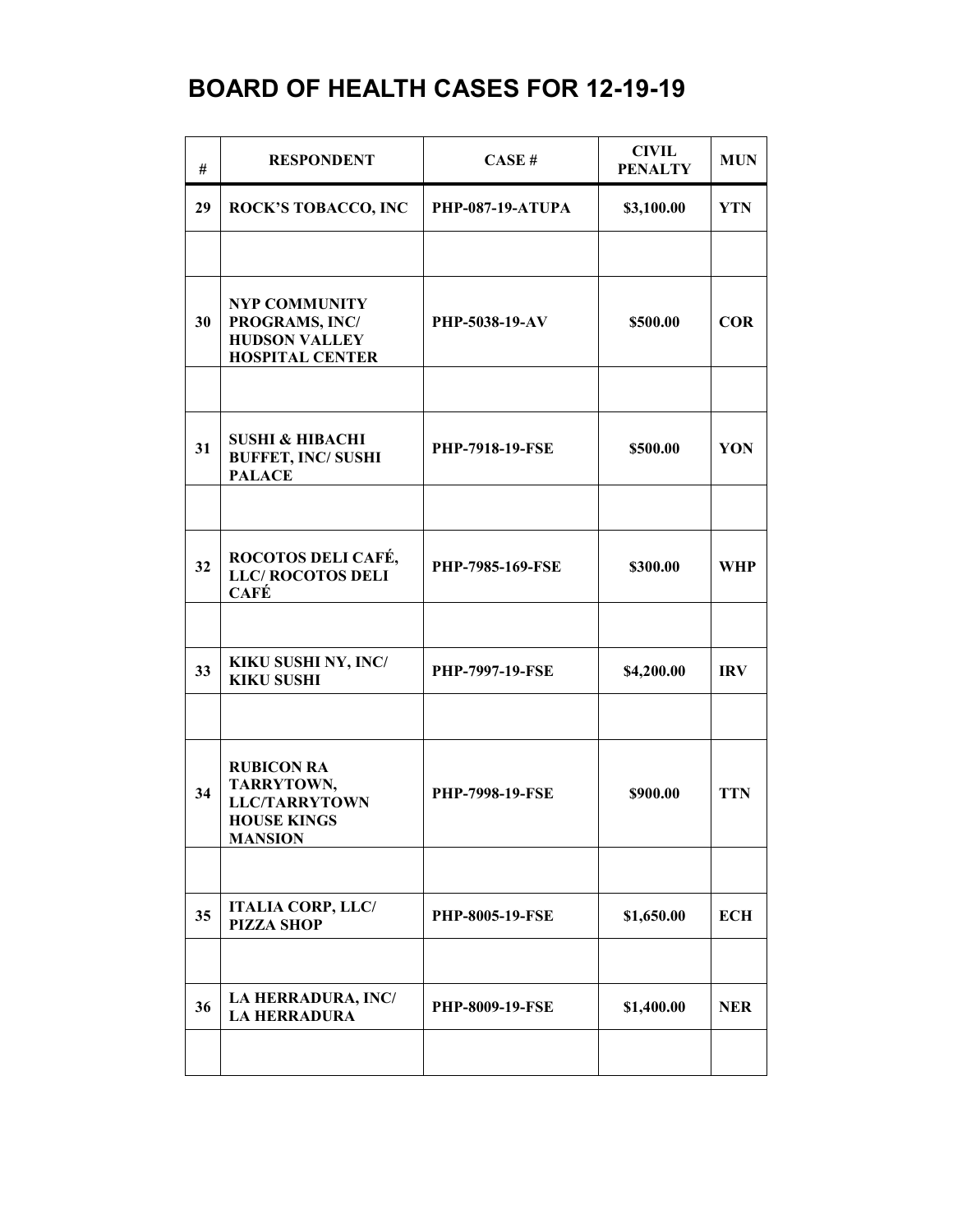| #  | <b>RESPONDENT</b>                                                                                     | CASE#                  | <b>CIVIL</b><br><b>PENALTY</b> | <b>MUN</b> |
|----|-------------------------------------------------------------------------------------------------------|------------------------|--------------------------------|------------|
| 37 | <b>WHITSONS SCHOOL</b><br><b>NUTRITION, CORP/</b><br><b>JEFFERSON</b><br><b>ELEMENTARY SCHOOL</b>     | PHP-8011-19-FSE        | \$1,100.00                     | <b>NER</b> |
|    |                                                                                                       |                        |                                |            |
| 38 | <b>ALVIN &amp; FRIENDS, LLC/</b><br><b>ALVIN &amp; FRIENDS</b>                                        | <b>PHP-8013-19-FSE</b> | \$2,400.00                     | <b>NER</b> |
|    |                                                                                                       |                        |                                |            |
| 39 | <b>VENTO BISTRO, LLC/</b><br><b>VENTO BISTRO</b>                                                      | <b>PHP-8018-19-FSE</b> | \$2,000.00                     | <b>NER</b> |
|    |                                                                                                       |                        |                                |            |
| 40 | <b>CITY SCHOOL</b><br><b>DISTRICT OF NEW</b><br><b>ROCHELLE/JEFFERSON</b><br><b>ELEMENTARY SCHOOL</b> | PHP-8019-19-FSE        | \$1,550.00                     | <b>NER</b> |
|    |                                                                                                       |                        |                                |            |
| 41 | <b>MARINA DI CALABRIA,</b><br><b>INC/MARINA DI</b><br><b>CALABRIA</b>                                 | <b>PHP-8020-19-FSE</b> | \$1,100.00                     | <b>NER</b> |
|    |                                                                                                       |                        |                                |            |
| 42 | <b>CORETTE PALMER/</b><br><b>J &amp; T JERK HUT</b>                                                   | PHP-8042-19-FSE        | \$600.00                       | <b>MTV</b> |
|    |                                                                                                       |                        |                                |            |
| 43 | <b>DOUGLAS GRANT/</b><br><b>CLUB UNIVERSE</b><br><b>RESTAURANT &amp;</b><br><b>LOUNGE</b>             | <b>PHP-8043-19-FSE</b> | \$600.00                       | <b>MTV</b> |
|    |                                                                                                       |                        |                                |            |
| 44 | JIN WON, CORP/<br><b>IMPERIAL WOK</b>                                                                 | <b>PHP-8279-19-FSE</b> | \$1,700.00                     | <b>SOM</b> |
|    |                                                                                                       |                        |                                |            |
| 45 | <b>BLUE MOUNTAIN</b><br>PARTNERS, LLC                                                                 | PHP-6055-18-LD         | \$300.00                       | POC        |
|    |                                                                                                       |                        |                                |            |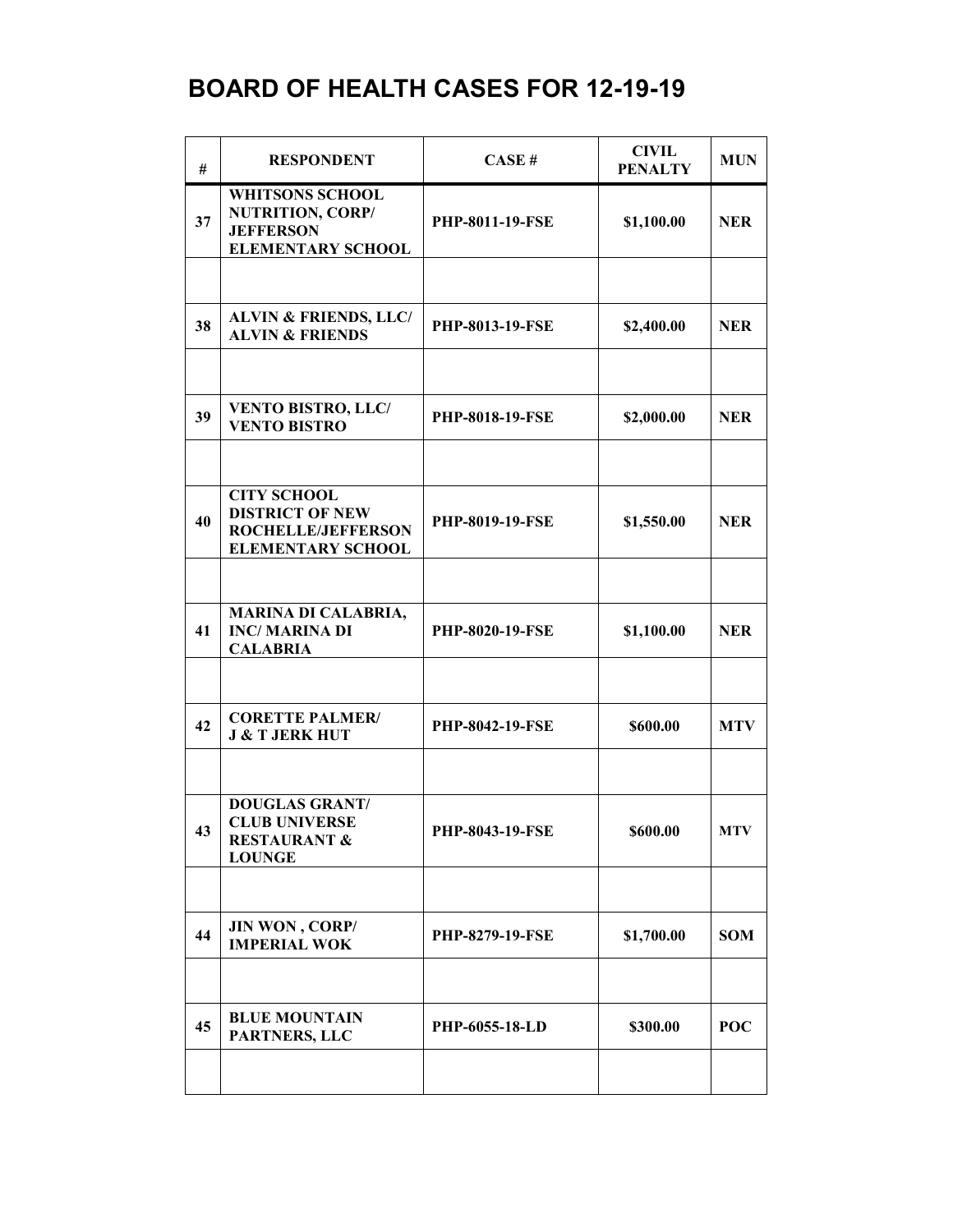| #  | <b>RESPONDENT</b>                                                                                  | CASE#           | <b>CIVIL</b><br><b>PENALTY</b> | <b>MUN</b> |
|----|----------------------------------------------------------------------------------------------------|-----------------|--------------------------------|------------|
| 46 | <b>BIEN BOZENA</b>                                                                                 | PHP-6076-18-LD  | \$300.00                       | YON        |
|    |                                                                                                    |                 |                                |            |
| 47 | <b>ALMA BENT</b>                                                                                   | PHP-6042-17-LP  | \$300.00                       | <b>MTV</b> |
|    |                                                                                                    |                 |                                |            |
| 48 | <b>AMY WARNOCK</b>                                                                                 | PHP-6064-18-LP  | \$5,000.00                     | <b>IRV</b> |
|    |                                                                                                    |                 |                                |            |
| 49 | <b>FOUNTAINHEAD</b><br><b>OWNERS, CORP/</b><br><b>FOUNTAINHEAD CO-OP</b><br><b>POOL</b>            | PHP-7538-19-SPI | \$300.00                       | <b>SCD</b> |
|    |                                                                                                    |                 |                                |            |
| 50 | <b>FITNESS</b><br><b>INTERNATIONAL LLC/</b><br><b>LA FITNESS SPA</b>                               | PHP-7539-19-SPI | \$1,000.00                     | YON        |
|    |                                                                                                    |                 |                                |            |
| 51 | TSI SOMERS, INC/ NEW<br>YORK SPORTS CLUB<br><b>POOL</b>                                            | PHP-7930-19-SPO | \$1,200.00                     | <b>SOM</b> |
|    |                                                                                                    |                 |                                |            |
| 52 | <b>MAPLEWOOD</b><br><b>SWIMMING CLUB, INC/</b><br><b>MAPLEWOOD SWIM</b><br><b>CLUB WADING POOL</b> | PHP-8235-19-SPO | \$1,400.00                     | <b>HAR</b> |
|    |                                                                                                    |                 |                                |            |
| 53 | <b>MAPLEWOOD</b><br><b>SWIMMING CLUB, INC/</b><br><b>MAPLEWOOD SWIM</b><br><b>CLUB MAIN POOL</b>   | PHP-8236-19-SPO | \$1,400.00                     | <b>HAR</b> |
|    |                                                                                                    |                 |                                |            |
| 54 | TSI WHITE PLAINS, INC/<br><b>NEW YORK SPORTS</b><br><b>CLUB POOL</b>                               | PHP-8250-19-SPO | \$1,750.00                     | <b>WHP</b> |
|    |                                                                                                    |                 |                                |            |